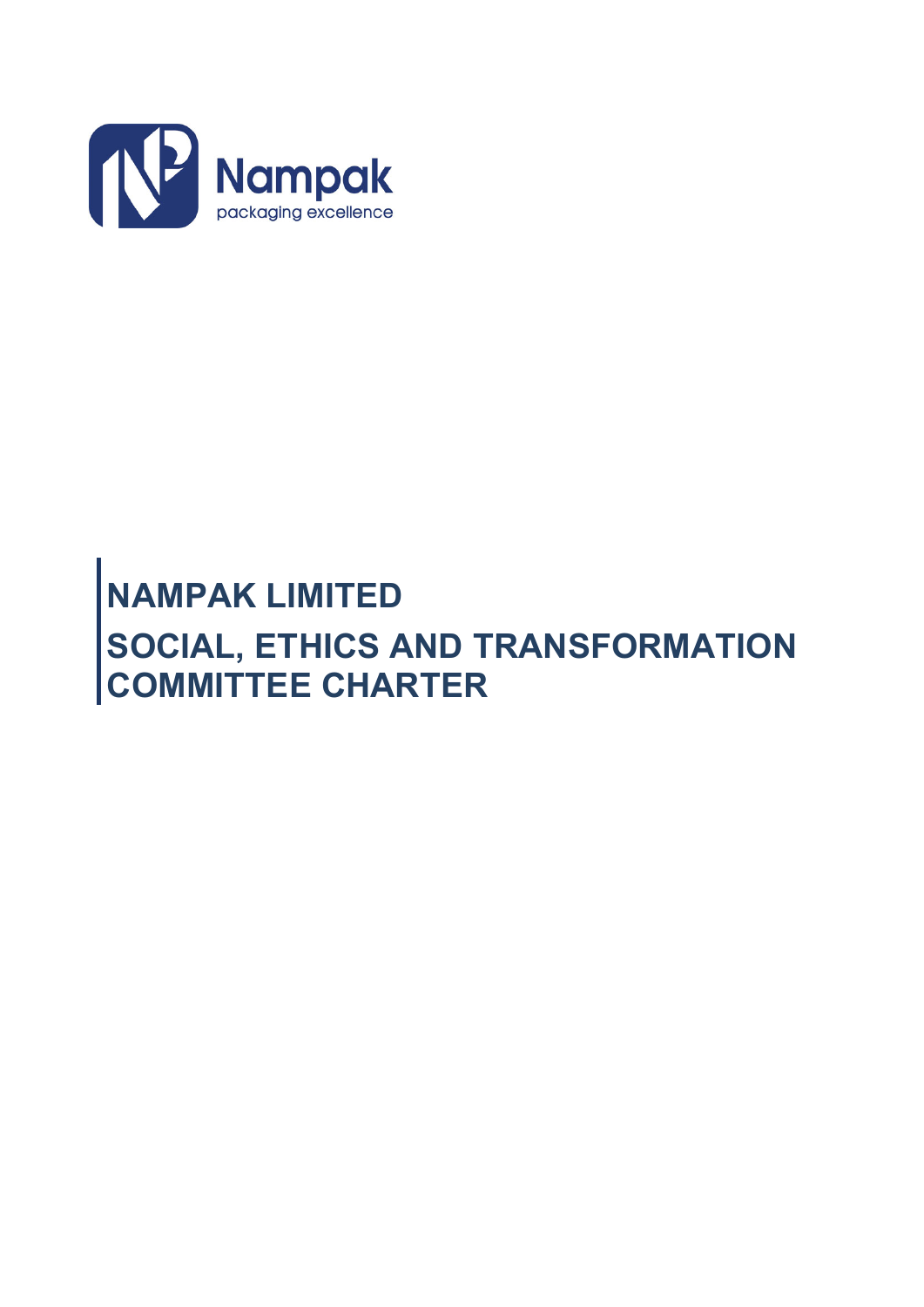# **1. INTRODUCTION**

- 1.1 The Social, Ethics and Transformation Committee (the "Committee") is constituted as a committee of the board of directors of Nampak Limited ("the Board") to perform the role of a social and ethics committee for Nampak Limited ("the Company") and its South African subsidiaries as contemplated in the Companies Act 71 of 2008 ("the Companies Act") and as a committee of the Board in respect of all other duties assigned to it by the Board. The duties and responsibilities of the members of the Committee are in addition to those as members of the Board.
- 1.2 The charter is subject to the provisions of the Companies Act, the Company's Memorandum of Incorporation ("MOI"), the Listings Requirements of the JSE Limited ("JSE Listings Requirements") and any other applicable law or regulatory provision.

## **2. PURPOSE OF THE CHARTER**

The purpose of this charter is to set out the Committee's role and responsibilities as well as the requirements for its composition and meeting procedures.

## **3. COMPOSITION**

- 3.1 The Committee shall consist of at least three members, the majority of whom shall be nonexecutive directors.
- 3.2 The Chief Executive Officer ("CEO") shall be a member of the Committee.
- 3.3 The Board shall appoint an independent non-executive director as the Chairman of the Committee, who shall not be the Chairman of the Board, and determine the period for which he or she shall hold office.
- 3.4 The members of the Committee as a whole must have sufficient qualifications and experience to fulfil their duties.
- 3.5 The Committee shall nominate a committee secretary.

# **4. ROLE AND FUNCTIONS**

The Committee acts independently and as the Social, Ethics and Transformation Committee of the Company and all direct and indirect subsidiaries of Nampak Limited ("the Group") in respect of which the Company has the right, or power, to fulfil the functions as detailed in this charter.

The Committee makes recommendations to the Board for its consideration and approval as appropriate. The Committee does not assume the functions of management, which remain the responsibility of the executive directors, the Group Executive Committee ("GEC") members and senior management.

The role of the Committee is to assist the Board to ensure that there are appropriate strategies, policies and processes in place in order to:

- 4.1 drive transformation; and
- 4.2 direct the building and sustainability of an ethical, safe and healthy culture within the Group.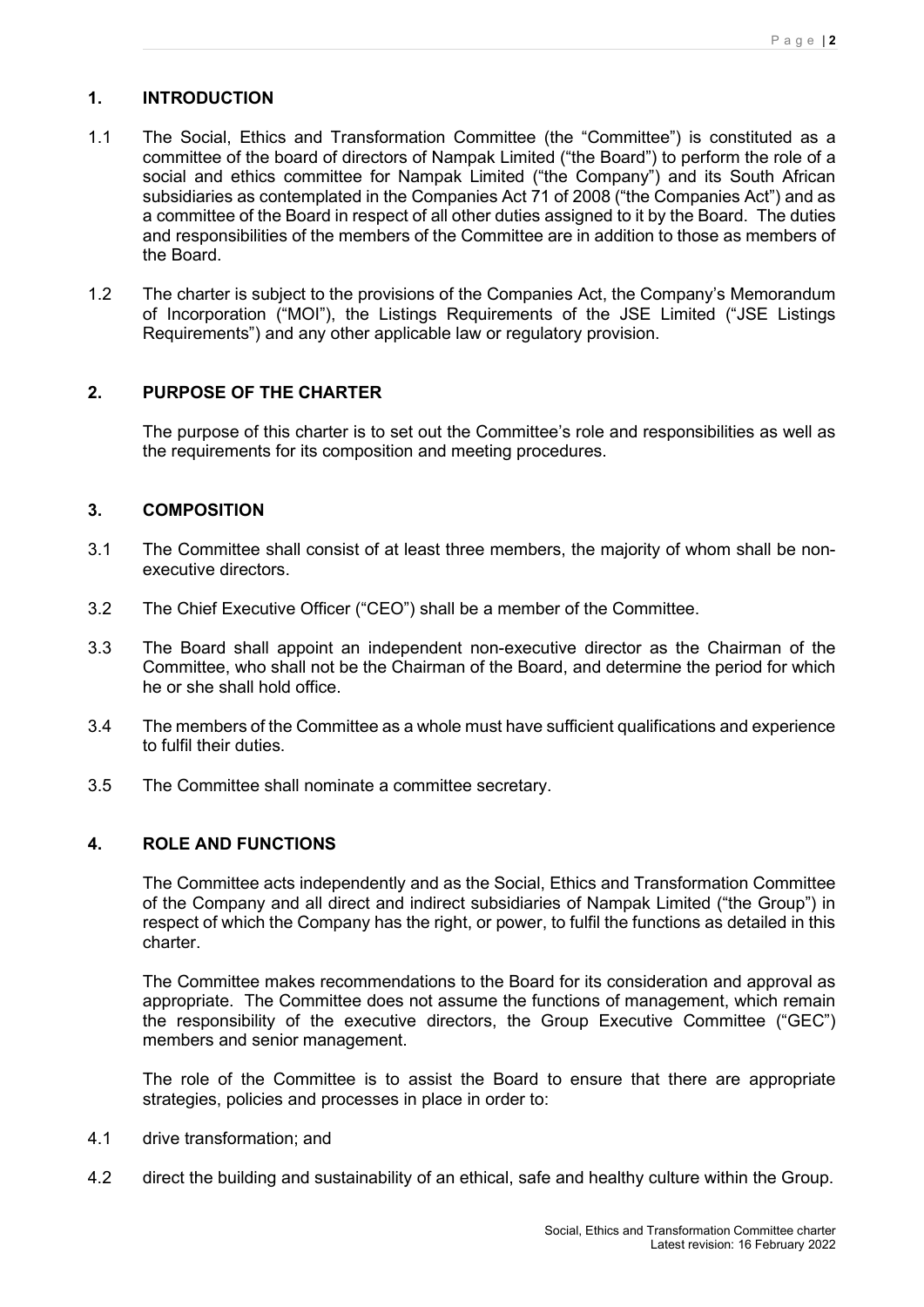# **5. RESPONSIBILITIES**

The Committee must perform all the functions necessary to fulfil its role as stated above including the following:

#### **Transformation responsibilities**

- 5.1 Providing guidance on socio-economic transformation processes and ensuring participation in accredited sustainability and transformation ranking indices as appropriate;
- 5.2 Providing guidance on the overall transformation process for the Group in order to achieve the transformation commitments;
- 5.3 Making recommendations to the Board in regard to the Group's employment equity commitments and targets and monitoring achievement against these commitments and targets:
- 5.4 Reviewing trends and issues of relevance that have an impact on transformation practices in the Group and ensuring that appropriate programmes are in place to drive transformation within the Group;
- 5.5 Ongoing revision of the Company's strategy, charter and targets in respect of broad-based black economic-empowerment ("B-BBEE") and making recommendations to the Board for debate and approval;
- 5.6 Monitoring the performance against the approved B-BBEE Charter and providing guidance on ways to improve or enhance performance;
- 5.7 Approving the appointment of a verification agency; and
- 5.8 Monitoring compliance with the B-BBEE Act No 53 of 2003 and the Codes issued thereunder;

#### **Corporate social investment**

- 5.9 Providing guidance on policy frameworks in respect of corporate social investment;
- 5.10 Approving a corporate social investment strategy and monitoring the Group's adherence to it;

#### **Safety, health and environment**

- 5.11 Assist the Board in ensuring a safe and healthy work environment and that the Company's safety and health standards are clearly articulated and integrated into the Company's strategy and operations;
- 5.12 Monitor the company's activities, having regard to any relevant legislation, other legal requirements or prevailing codes of best practice, with regard to matters relating to the environment, health and public safety, including the impact of the company's activities and of its products or services;
- 5.13 Take cognisance of Environmental, Social and Governance ("ESG") considerations in its deliberations, policy setting and reporting as well as the triple context and six capitals to ensure long-term sustainability and value for stakeholders;
- 5.14 Consider substantive regulatory and technical developments regarding the environment;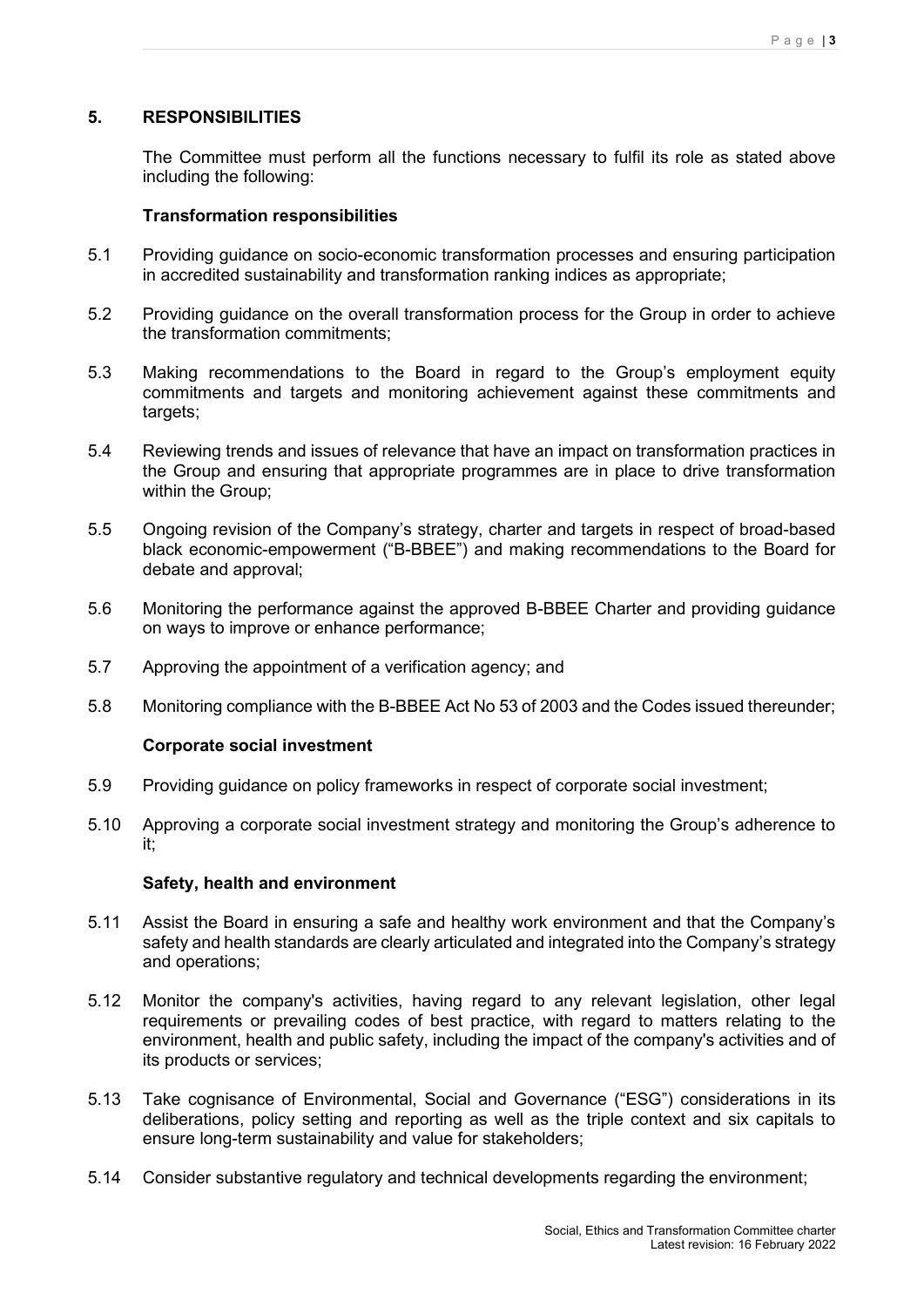### **Social and ethics functions and responsibilities**

5.15 The Committee will perform the role of a social and ethics committee for the Company and its South African subsidiaries as contemplated in section 72(4)(a) of the Companies Act read with regulation 43 of the Regulations made thereunder (as set out in appendix A).

In performing the role of a social and ethics committee as reflected above, the Committee shall be entitled to place reliance on the work and reports of any employee, advisor or committee of the Board that has responsibility for any function falling within the role of the Committee.

The Committee will also be responsible to:

- 5.16 Assist the Board in building and sustaining an ethical corporate culture in the Group and that the Company's ethical standards are clearly articulated and integrated into the Company's strategies and operations;
- 5.17 Ensure that an ethics risk profile is compiled by management;
- 5.18 Recommend a code of conduct and business ethics for approval to the Board and ensure that management issues and implements it;
- 5.19 Monitor the ethical conduct of the Company, its executives and senior officials in terms of the provisions of the code of conduct and business ethics; and
- 5.20 Recommend to the Board the Group sustainability commitments and targets, as they pertain to the functions of this Committee, and monitor the Group's progress with regard to achieving these commitments and targets.

## **6. AUTHORITY AND REPORTING**

- 6.1 The Committee has decision-making authority with regard to its statutory duties and is accountable in this regard to both the Board and the shareholders. The Committee further acts in terms of authority delegated to it by the Board as recorded in this charter. It has the power to investigate any activity within the scope of its charter.
- 6.2 The Committee, in the fulfilment of its duties, may call upon chairmen of the other Board committees, any of the executive directors, the Company Secretary or any other employee to provide it with information.
- 6.3 The Committee will have access to the Company's records, facilities and any other resources necessary to discharge its duties and responsibilities.
- 6.4 The Committee may form and delegate authority to sub-committees and may delegate authority to one or more designated members of the Committee.
- 6.5 The Committee has the right to obtain independent external professional advice to assist with the execution of its duties, at the Company's cost, subject to the Company's internal approval policies and processes.
- 6.6 The Committee makes the recommendations to the Board that it deems appropriate on any area within the ambit of its charter where action or improvement is required.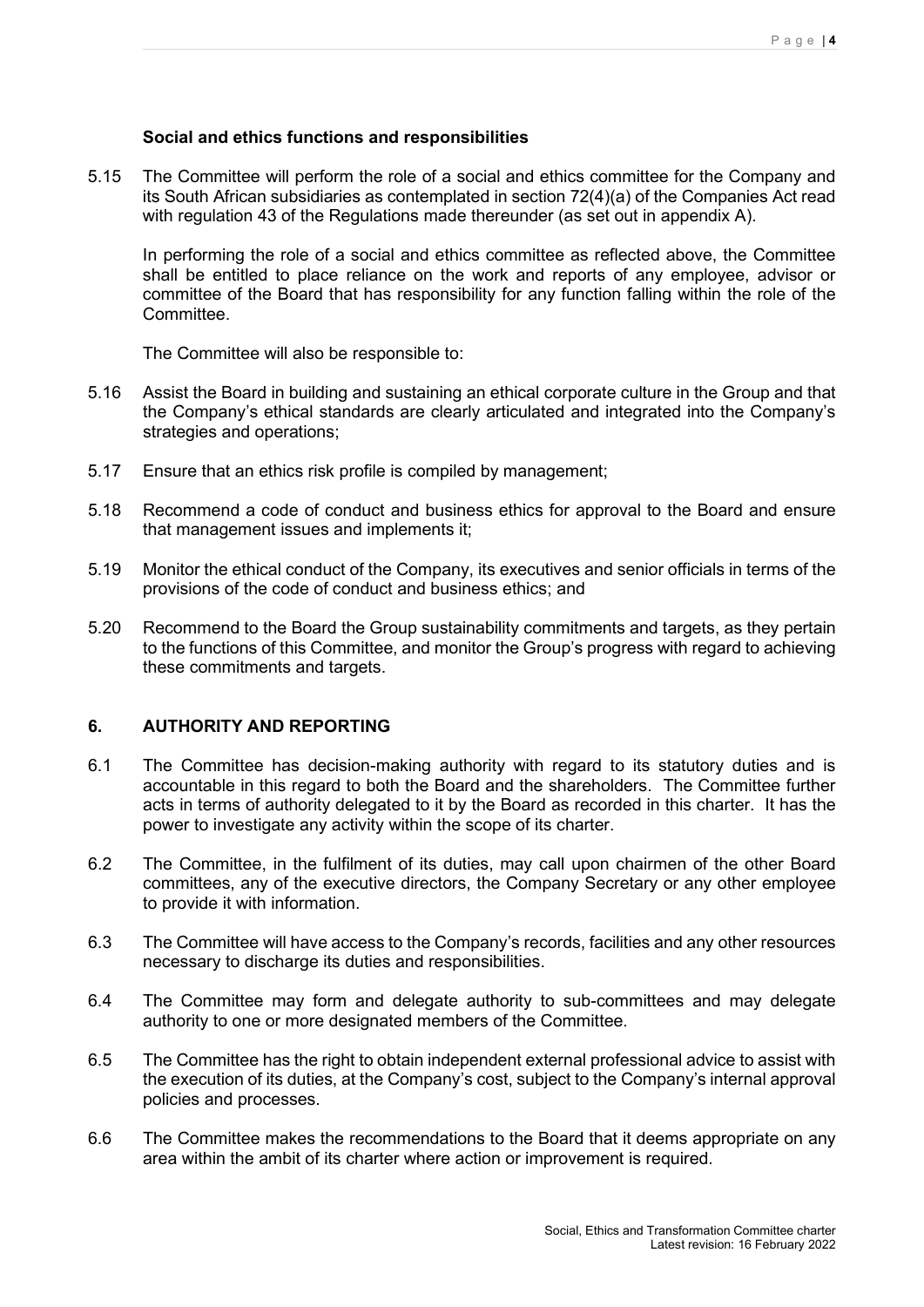- 6.7 The Committee shall ensure sufficient disclosures are provided as required by the Companies Act and the Listings Requirements and as recommended in terms of the King Report on Corporate Governance for South Africa 2016 ("King IVTM").
- 6.8 The Chairman of the Committee, or a person nominated by him/her, will attend the Company's annual general meeting to respond to relevant questions concerning the Committee's social and ethics responsibilities and other matters within its mandate.

# **7. MEETING PROCEDURES**

### **Frequency**

- 7.1 Meetings of the Committee will be held as the Committee deems appropriate. However, the Committee should meet at least two times per year.
- 7.2 The Chairman of the Committee or any member of the Committee may call further meetings as and when required. A meeting of the Committee may also be held at any time at the insistence of the Board.
- 7.3 The meetings of the Committee may be held in person, by telephone, or other form of long distance conference facility as circumstances may require (and such persons shall be deemed as being present at the meeting), provided that the required quorum is met.
- 7.4 The Chairman of the Committee may meet with the CEO, Group Executive: Human Capital and/or the committee secretary prior to a Committee meeting to discuss important issues and agree on the agenda.

#### **Attendance**

- 7.5 Members of the GEC or senior management; assurance providers, professional advisors and Board members may be in attendance at Committee meetings, but by invitation only. Invitees may not vote.
- 7.6 Committee members must attend all scheduled meetings of the Committee, including meetings called on an *ad hoc*-basis for special matters, unless prior apology, with reasons, has been submitted to the Chairman or the secretary of the Committee.
- 7.7 If the Chairman of the Committee is not present at a meeting, the members present must elect one of the members present to act as Chairman.

#### **Agenda and minutes**

- 7.8 The Committee must have an annual work plan to ensure that all relevant matters are discussed. The work plan must ensure proper coverage of the matters laid out in this charter; any other critical matters will need to be attended to as and when required.
- 7.9 An agenda, together with supporting documentation if applicable, must be circulated approximately five working days prior to the date of the meeting.
- 7.10 Committee members must be fully prepared for Committee meetings to be able to provide appropriate and constructive input on matters for discussion.
- 7.11 The committee secretary shall take minutes of meetings.
- 7.12 The Chairman of the Committee shall report back to the Board. The Committee shall keep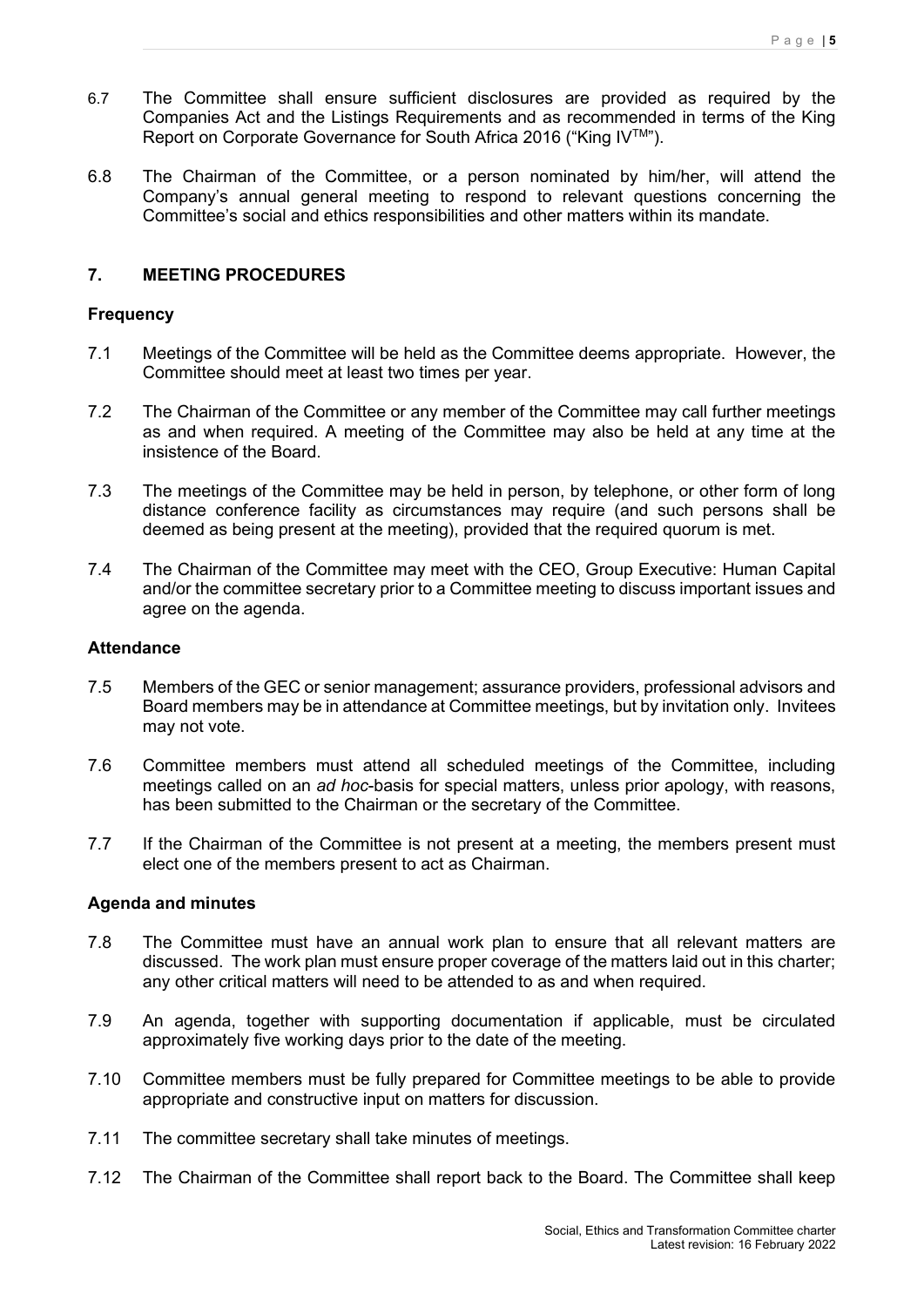the Board fully informed of its actions, decisions or recommendations unless there are relevant legal or regulatory restrictions on its ability to do so.

#### **Quorum and written resolutions**

- 7.13 The quorum of the Committee shall be a majority of members present throughout the meeting. A decision shall be deemed as passed if a majority vote on the matter for decision is passed by the members present at the Committee meeting.
- 7.14 Individuals in attendance at Committee meetings by invitation may participate in discussions but do not form part of the quorum for Committee meetings.
- 7.15 A decision that could be voted on at a meeting of the Committee may instead be adopted by written consent of a quorum of members, given in person, or by electronic means, provided that each member received notice of the matter to be decided. A decision made in such manner has the same effect as if it had been approved at a meeting.
- 7.16 Where decisions are required by way of written resolution, a quorum shall constitute a majority of members, of whom one shall be the Chairman of the Committee.

## **8. REMUNERATION**

- 8.1 Having regard to the functions performed by the members of the Committee in addition to their functions as directors, and pursuant to the MOI of the Company, members of the Committee may be paid such remuneration in respect of their appointment as shall be recommended by the Board and approved by the shareholders.
- 8.2 Such remuneration shall be in addition to any fees payable to directors.

# **9. EVALUATION**

The performance of the Committee and the Committee members must be assessed at least every two years.

## **10. REVIEW AND APPROVAL OF THE CHARTER**

The Committee will annually review this charter and make recommendations with respect to amendments, if any, to the Board for approval.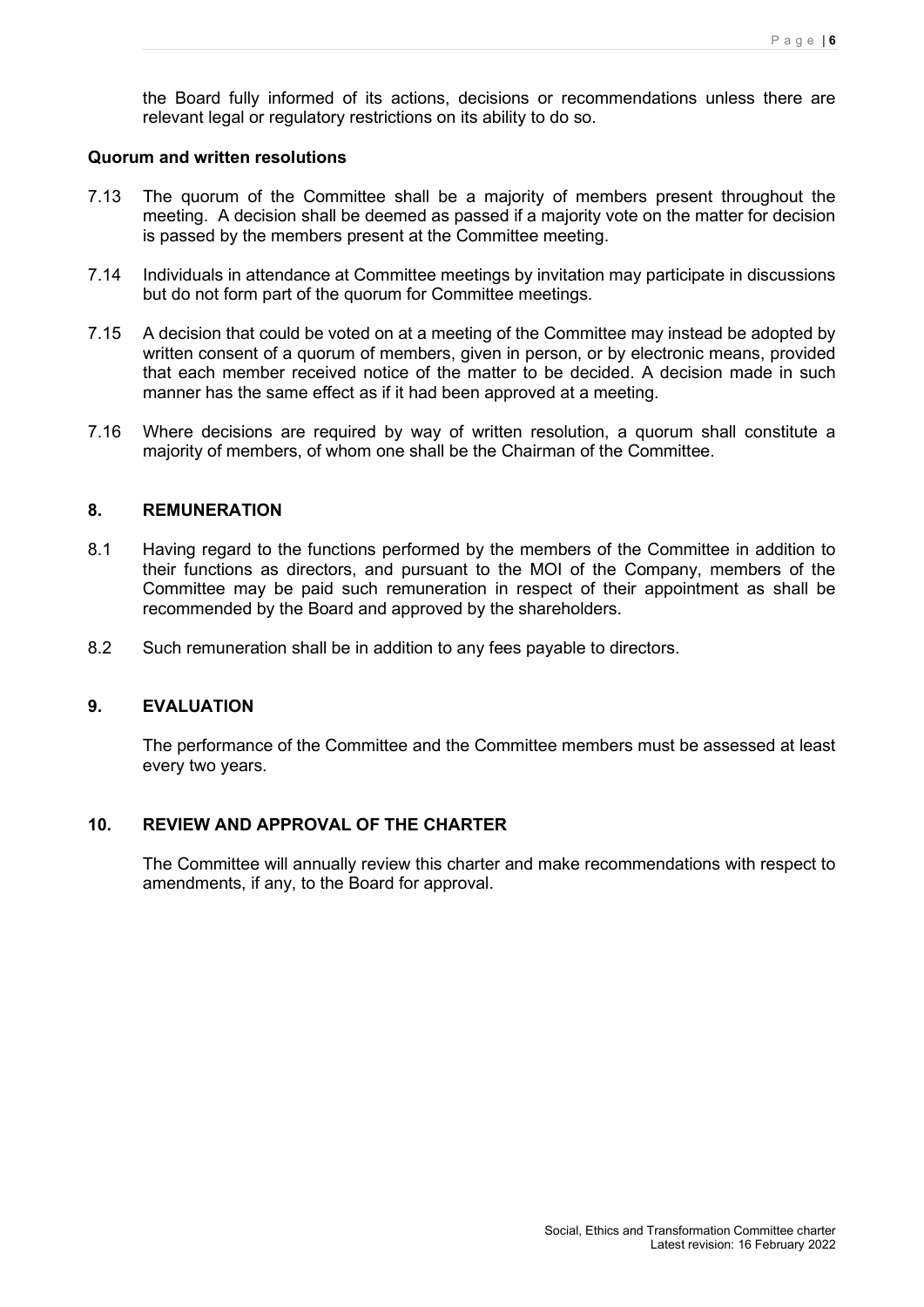## **Appendix A**

# **The functions of the Committee in terms of regulation 43(5)(a)-(c) of the Companies Act, 2008**

The Committee will:

- 1. Monitor the company's activities, having regard to any relevant legislation, other legal requirements or prevailing codes of best practice, with regard to matters relating to:
- 1.1 social and economic development, including the company's standing in terms of the goals and purposes of-
- 1.1.1 the 10 principles set out in the United Nations Global Compact Principles (**Appendix 1**); and
- 1.1.2 the OECD recommendations regarding corruption (**Appendix 2**);
- 1.1.3 the Employment Equity Act; and
- 1.1.4 the Broad-Based Black Economic Empowerment Act;
- 1.2 good corporate citizenship, including the company's  $-$
- 1.2.1 promotion of equality, prevention of unfair discrimination, and reduction of corruption;
- 1.2.2 contribution to development of the communities in which its activities are predominantly conducted or within which its products or services are predominantly marketed; and
- 1.2.3 record of sponsorship, donations and charitable giving;
- 1.3 the environment, health and public safety, including the impact of the company's activities and of its products or services;
- 1.4 consumer relationships, including the company's advertising, public relations and compliance with consumer protection laws; and
- 1.5 labour and employment, including-
- 1.5.1 the company's standing in terms of the International Labour Organization Protocol on decent work and working conditions; and
- 1.5.2 the company's employment relationships, and its contribution toward the educational development of its employees.
- 2. Draw matters from within its mandate to the attention of the Board as occasion requires.
- 3. Report, through one of its members, to the shareholders at the company's annual general meeting on the matters within its mandate.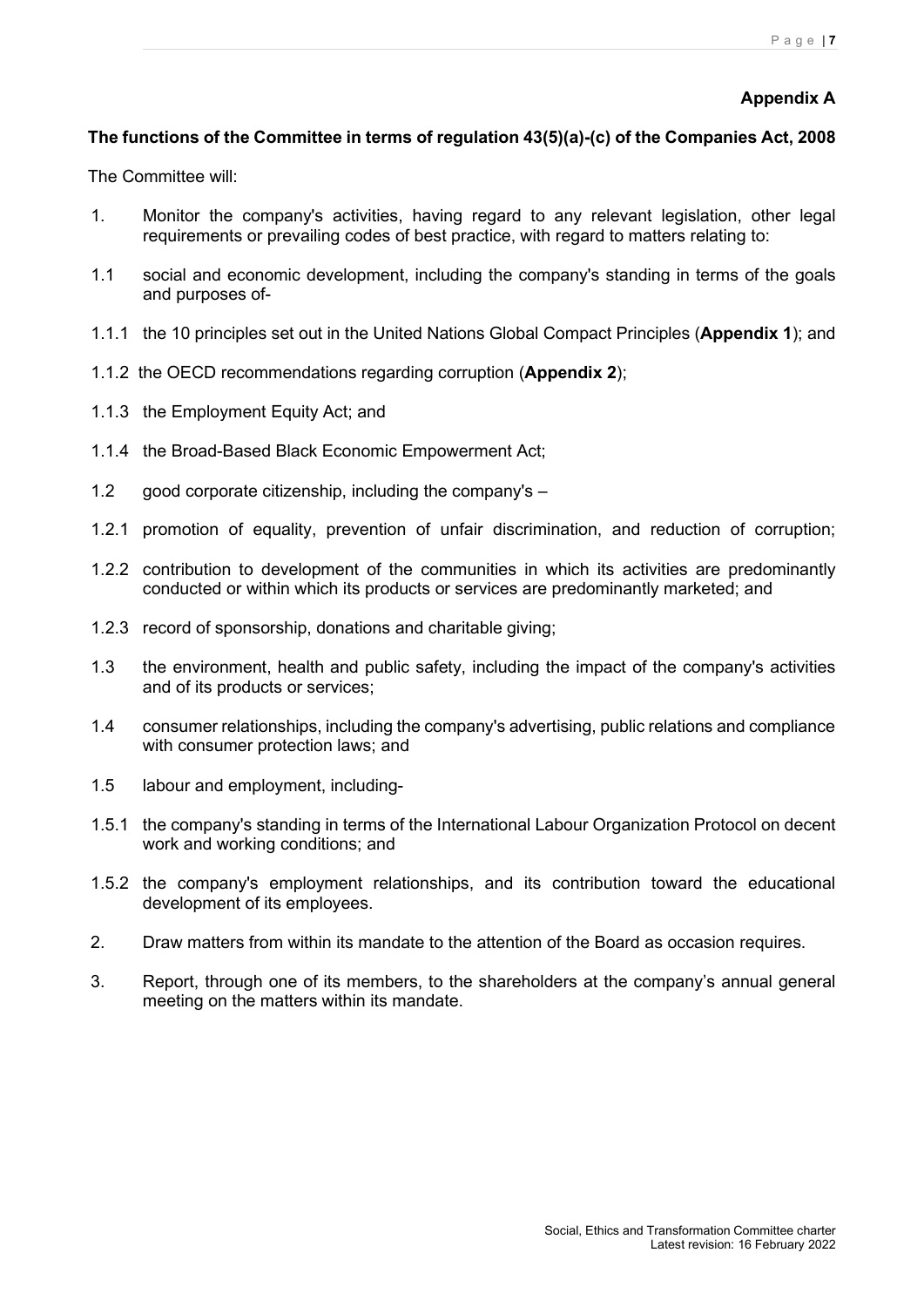# **Appendix 1**

# **The Ten Principles[1](#page-7-0)**

The UN Global Compact's ten principles in the areas of human rights, labour, the environment and anti-corruption enjoy universal consensus and are derived from:

- [The Universal Declaration of Human Rights](http://www.un.org/Overview/rights.html)
- The International Labour Organization's Declaration on Fundamental Principles and Rights at **[Work](http://www.ilo.org/public/english/standards/decl/declaration/text/)**
- [The Rio Declaration on Environment and Development](http://www.un.org/esa/sustdev/agenda21.htm)
- [The United Nations Convention Against Corruption](http://www.unodc.org/unodc/en/treaties/CAC/index.html)

The UN Global Compact asks companies to embrace, support and enact, within their sphere of influence, a set of core values in the areas of human rights, labour standards, the environment and anti-corruption:

#### [Human Rights](http://www.unglobalcompact.org/AboutTheGC/TheTenPrinciples/humanRights.html)

- [Principle 1:](http://www.unglobalcompact.org/AboutTheGC/TheTenPrinciples/principle1.html) Businesses should support and respect the protection of internationally proclaimed human rights; and
- [Principle 2:](http://www.unglobalcompact.org/AboutTheGC/TheTenPrinciples/Principle2.html) make sure that they are not complicit in human rights abuses.

#### [Labour](http://www.unglobalcompact.org/AboutTheGC/TheTenPrinciples/labour.html)

- [Principle 3:](http://www.unglobalcompact.org/AboutTheGC/TheTenPrinciples/principle3.html) Businesses should uphold the freedom of association and the effective recognition of the right to collective bargaining;
- [Principle 4:](http://www.unglobalcompact.org/AboutTheGC/TheTenPrinciples/Principle4.html) the elimination of all forms of forced and compulsory labour;
- [Principle 5:](http://www.unglobalcompact.org/AboutTheGC/TheTenPrinciples/principle5.html) the effective abolition of child labour; and
- [Principle 6:](http://www.unglobalcompact.org/AboutTheGC/TheTenPrinciples/principle6.html) the elimination of discrimination in respect of employment and occupation.

#### **[Environment](http://www.unglobalcompact.org/AboutTheGC/TheTenPrinciples/environment.html)**

- [Principle 7:](http://www.unglobalcompact.org/AboutTheGC/TheTenPrinciples/principle7.html) Businesses should support a precautionary approach to environmental challenges;
- [Principle 8:](http://www.unglobalcompact.org/AboutTheGC/TheTenPrinciples/principle8.html) undertake initiatives to promote greater environmental responsibility; and
- [Principle 9:](http://www.unglobalcompact.org/AboutTheGC/TheTenPrinciples/principle9.html) encourage the development and diffusion of environmentally friendly technologies.

#### [Anti-Corruption](http://www.unglobalcompact.org/AboutTheGC/TheTenPrinciples/anti-corruption.html)

• [Principle 10:](http://www.unglobalcompact.org/AboutTheGC/TheTenPrinciples/principle10.html) Businesses should work against corruption in all its forms, including extortion and bribery.

<span id="page-7-0"></span><sup>1</sup> **Source:** The Ten Principles available at: http://www.unglobalcompact.org/AboutTheGC/TheTenPrinciples/index.html